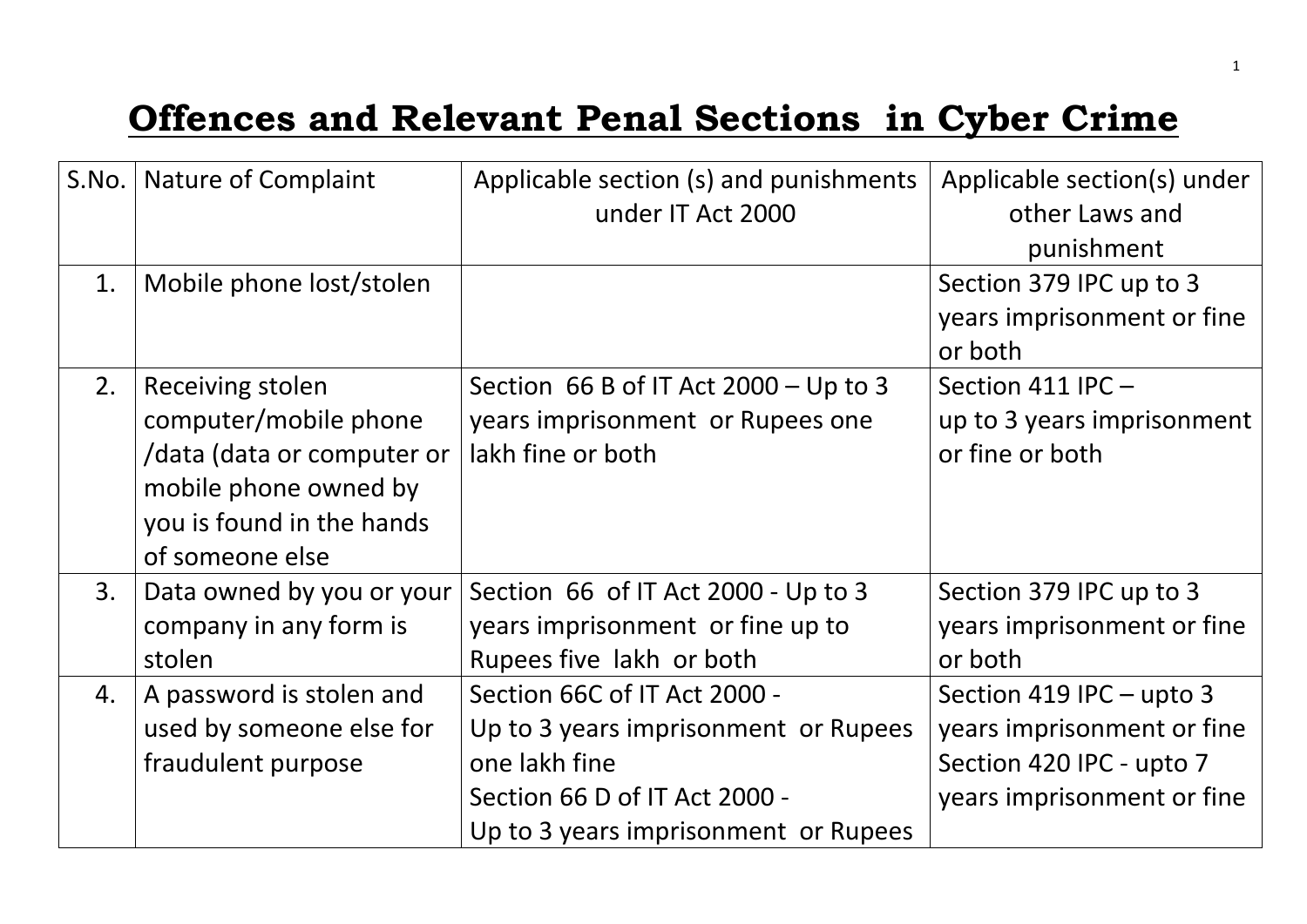|    |                              | one lakh fine                          |                            |
|----|------------------------------|----------------------------------------|----------------------------|
| 5. | An e-mail is read by         | Section 66 of IT Act 2000 - Up to 3    |                            |
|    | someone else by              | years imprisonment or fine up to       |                            |
|    | fraudulently making use of   | Rupees five lakh or both               |                            |
|    | password                     | Section 66C of IT Act 2000 - Up to 3   |                            |
|    |                              | years imprisonment or Rupees one       |                            |
|    |                              | lakh fine                              |                            |
| 6. | A bio metric thumb           | Section 66C of IT Act 2000 -           |                            |
|    | impression is misused        | Up to 3 years imprisonment or Rupees   |                            |
|    |                              | one lakh fine                          |                            |
| 7. | An electronic signature of   | Section 66C of IT Act 2000 -           |                            |
|    | digital signature is misused | Up to 3 years imprisonment or Rupees   |                            |
|    |                              | one lakh fine                          |                            |
| 8. | A Phishing e-mail is sent    | Section 66 D of IT Act 2000 -          | Section 419 IPC $-$ upto 3 |
|    | out in your name, asking     | Up to 3 years imprisonment or Rupees   | years imprisonment or fine |
|    | for login credentials        | one lakh fine                          |                            |
| 9. | Capturing, publishing or     | Section 66 E of IT Act 2000 -          | Section 292 IPC- upto 2    |
|    | transmitting the image of a  | Up to 3 years imprisonment or fine not | years imprisonment and     |
|    | private area without any     | exceeding Rupees two lakh or both      | fine Rupees 2000 and upto  |
|    | person's consent or          |                                        | 5 years and rupees 5000    |
|    | knowledge                    |                                        | for second and subsequent  |
|    |                              |                                        | conviction                 |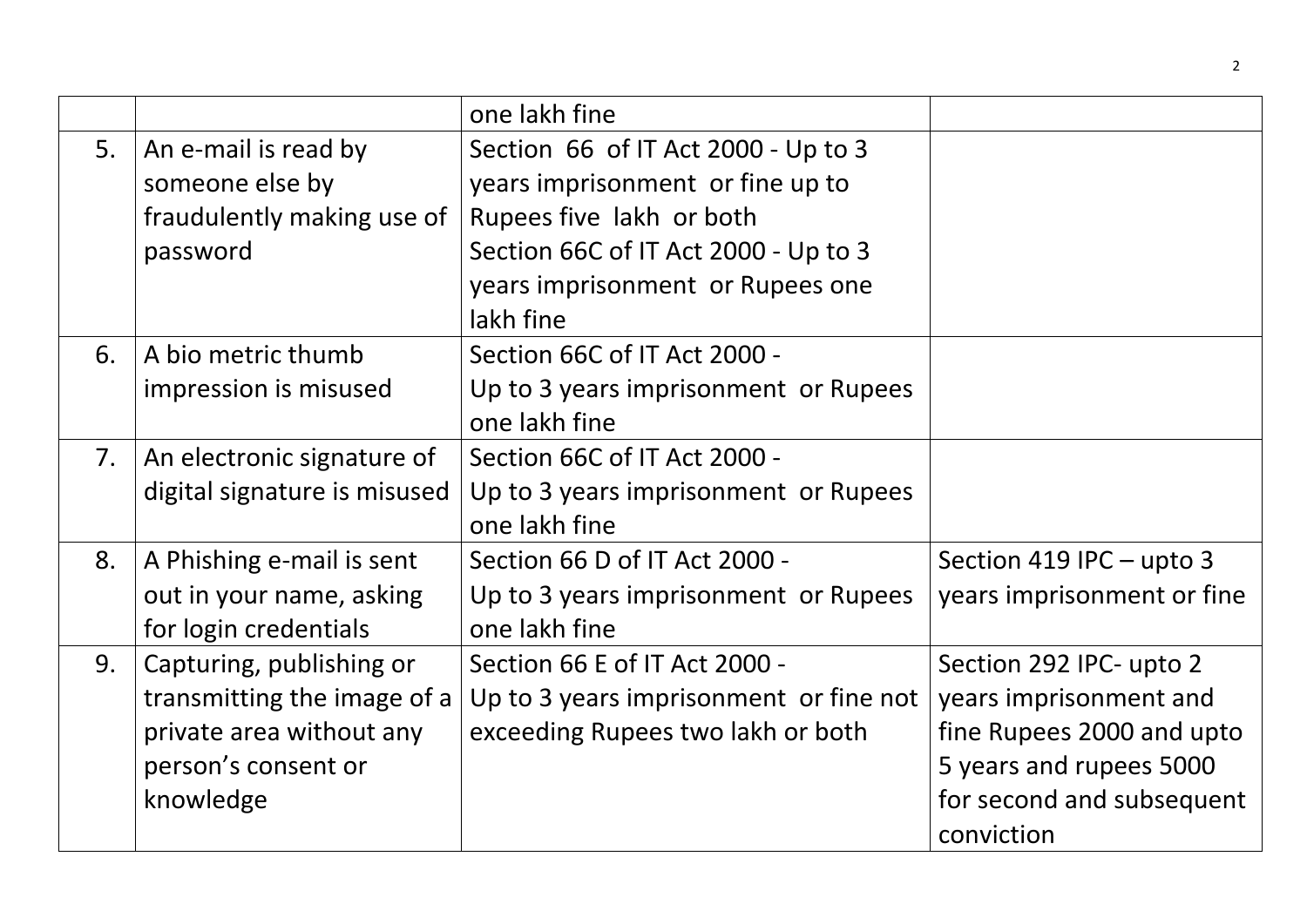|      | 10. Tempering with computer<br>source document                          | Section 65 of IT Act 2000 - Up to 3<br>years imprisonment or fine upto<br>rupees two lakh or both<br>Section 66 of IT Act 2000 - Up to 3<br>years imprisonment or fine up to<br>Rupees five lakh or both |                                                                                                                                                                                                                                                                                                                                                                     |
|------|-------------------------------------------------------------------------|----------------------------------------------------------------------------------------------------------------------------------------------------------------------------------------------------------|---------------------------------------------------------------------------------------------------------------------------------------------------------------------------------------------------------------------------------------------------------------------------------------------------------------------------------------------------------------------|
| 11.1 | Data Modification                                                       | Section 66 of IT Act 2000 - Up to 3<br>years imprisonment or fine up to<br>Rupees five lakh or both                                                                                                      |                                                                                                                                                                                                                                                                                                                                                                     |
| 12.1 | Sending offensive<br>messages through<br>communication service,<br>etc. |                                                                                                                                                                                                          | Section 500 IPC - upto 2<br>years or fine or both<br>Section 504 IPC - upto 2<br>years or fine or both<br>Section 506 IPC - upto 2<br>years or fine or both $-$ if<br>threat be to cause death or<br>grievous hurt, etc. $-$ up to 7<br>years or fine or both<br>Section 507 IPC - upto 2<br>years along with<br>punishment u/s 506 IPC<br>Section 508 IPC - upto 1 |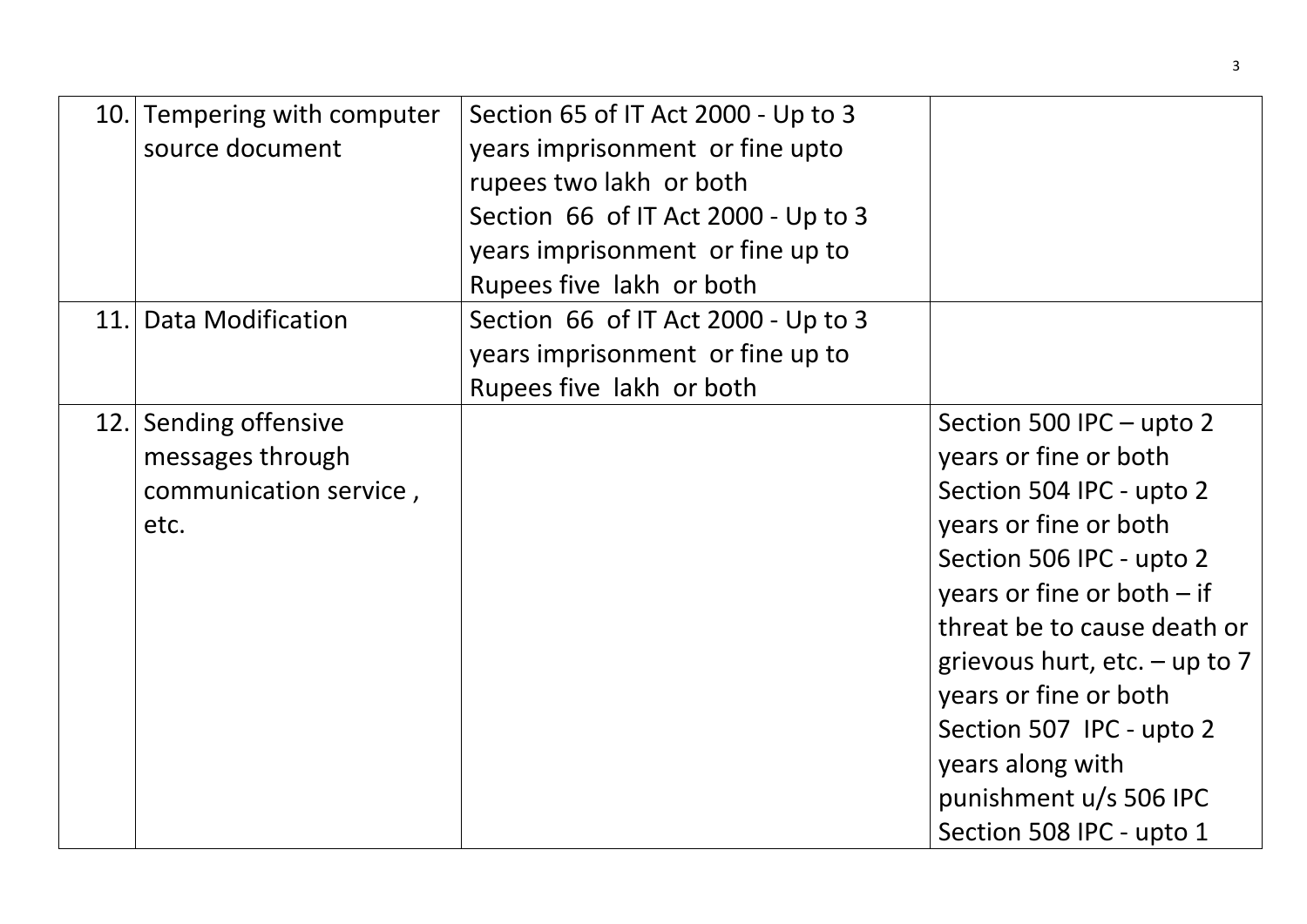|      |                                                                                                                             |                                                                                                                                                            | years or fine or both<br>Section 509 IPC - upto 1<br>years or fine or both                                                                           |
|------|-----------------------------------------------------------------------------------------------------------------------------|------------------------------------------------------------------------------------------------------------------------------------------------------------|------------------------------------------------------------------------------------------------------------------------------------------------------|
| 13.1 | Publishing or transmitting<br>obscene material in<br>electronic form                                                        | Section 67 of IT Act 2000 - first<br>conviction up to 3 years and 5 lakhs<br>Second and subsequent conviction -<br>upto 5 years and upto 10 lakhs          | Section 292 IPC- upto 2<br>years imprisonment and<br>fine Rupees 2000 and upto<br>5 years and rupees 5000<br>for second and subsequent<br>conviction |
|      | 14. Publishing or transmitting<br>of material containing<br>sexually explicit act, etc. in<br>electronic form               | Section 67 of IT Act 2000 – first<br>conviction up to 3 years and 5 lakhs<br>Second and subsequent conviction -<br>upto 5 years and upto 10 lakhs          | Section 292 IPC- upto 2<br>years imprisonment and<br>fine Rupees 2000 and upto<br>5 years and rupees 5000<br>for second and subsequent<br>conviction |
|      | 15. Publishing or transmitting<br>of material depicting<br>children in sexually<br>explicit act, etc. in<br>electronic form | Section 67 B of IT Act 2000 - first<br>conviction upto 5 years and upto 10<br>lakhs<br>Second and subsequent conviction -<br>upto 7years and upto 10 lakhs | Section 292 IPC- upto 2<br>years imprisonment and<br>fine Rupees 2000 and upto<br>5 years and rupees 5000<br>for second and subsequent<br>conviction |
| 16.  | Misusing a Wi-fi                                                                                                            | Section 66 of IT Act 2000 - Up to 3                                                                                                                        |                                                                                                                                                      |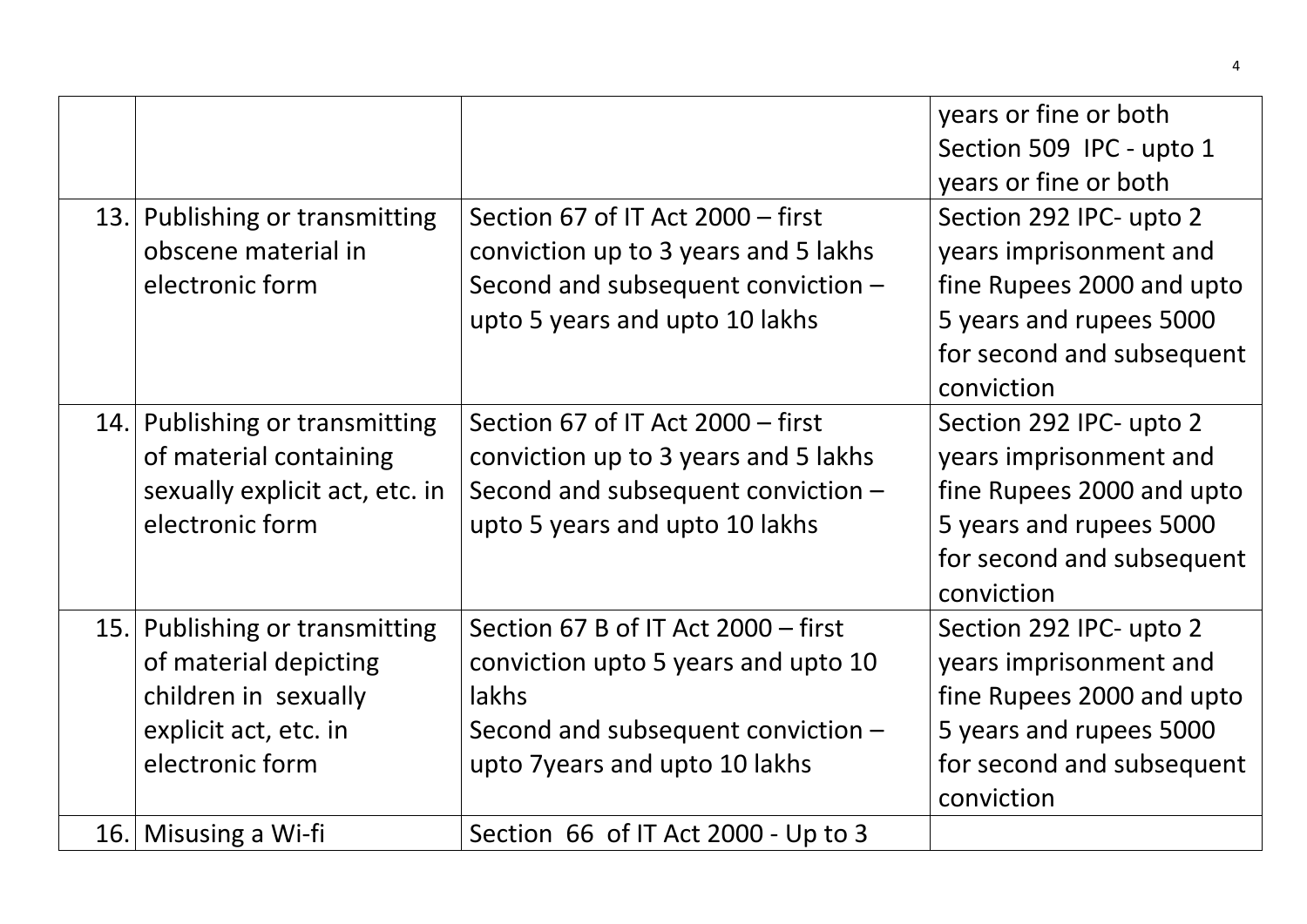|      | connection - if done<br>against State                                                                         | years imprisonment or fine up to<br>Rupees five lakh or both<br>Section 66F of IT ACT 2000 - life<br>imprisonment                                        |  |
|------|---------------------------------------------------------------------------------------------------------------|----------------------------------------------------------------------------------------------------------------------------------------------------------|--|
| 17.1 | Planting a computer virus-<br>if done against the State                                                       | Section 66 of IT Act 2000 - Up to 3<br>years imprisonment or fine up to<br>Rupees five lakh or both<br>Section 66F of IT ACT 2000 - life<br>imprisonment |  |
| 18.  | Conducting a denial of<br>service attack against a<br>government computer                                     | Section 66 of IT ACT 2000 - Up to 3<br>years imprisonment or fine up to<br>Rupees five lakh or both<br>Section 66F of IT ACT 2000 - life<br>imprisonment |  |
| 19.  | Stealing data from a<br>government computer<br>that has significance from<br>national security<br>perspective | Section 66 of IT ACT 2000 - Up to 3<br>years imprisonment or fine up to<br>Rupees five lakh or both<br>Section 66F of IT ACT 2000 - life<br>imprisonment |  |
|      | 20. Not allowing the                                                                                          | Section 69 of IT ACT 2000 -                                                                                                                              |  |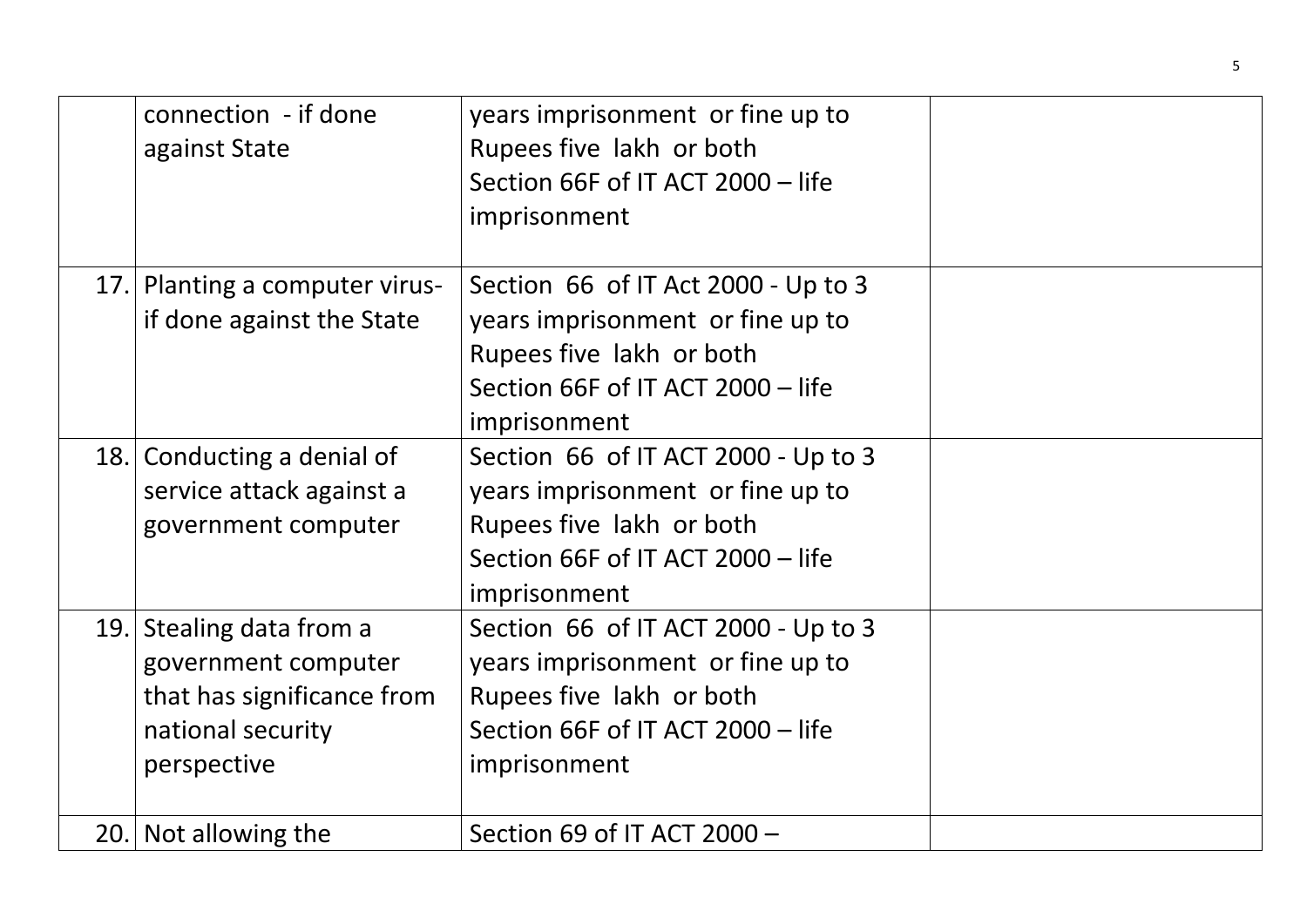|     | authorities to decrypt all<br>communication that<br>passes through computer<br>or network                               | Imprisonment upto 7 years and fine                                                     |                                                                                      |
|-----|-------------------------------------------------------------------------------------------------------------------------|----------------------------------------------------------------------------------------|--------------------------------------------------------------------------------------|
|     | 21. Intermediaries not<br>providing access to<br>information stored on<br>their computer to the<br>relevant authorities | Section 69 of IT ACT 2000 -<br>Imprisonment upto 7 years and fine                      |                                                                                      |
|     | 22. Failure to block web sites<br>when ordered                                                                          | Section 69 A of IT ACT 2000 -<br>Imprisonment upto 7 years and fine                    |                                                                                      |
|     | 23. Sending threatening<br>messages by e-mail                                                                           |                                                                                        | Section 504 IPC - upto 2<br>years or fine or both                                    |
|     | 24. Word, gesture or act<br>intended to insult the<br>modesty of a woman                                                |                                                                                        | Section 509 IPC - upto 1<br>years or fine or both $-$ IPC<br>as applicable           |
|     | 25. Sending defamatory<br>messages by e-mail                                                                            |                                                                                        | Section 500 IPC - upto 2<br>years or fine or both                                    |
| 26. | Bogus websites, cyber<br>frauds                                                                                         | Section 66 D of IT ACT 2000 -<br>Up to 3 years imprisonment or Rupees<br>one lakh fine | Section 419 IPC $-$ upto 3<br>years imprisonment or fine<br>Section 420 IPC - upto 7 |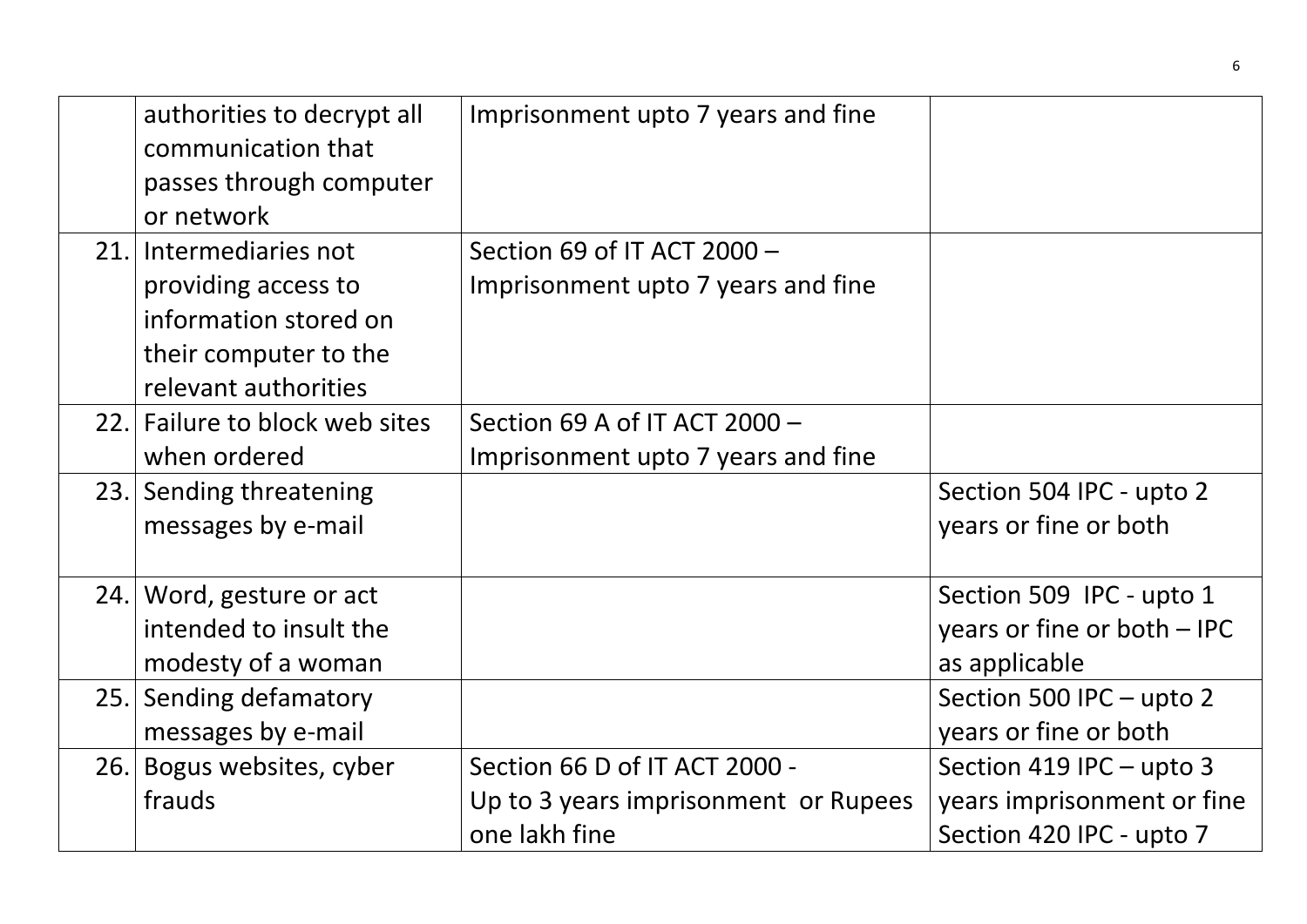|      |                                |                                                       | years imprisonment or fine   |
|------|--------------------------------|-------------------------------------------------------|------------------------------|
|      | 27. E-mail spoofing            | Section 66C of IT ACT 2000 -                          | Section 465 IPC - upto 2     |
|      |                                | Up to 3 years imprisonment or Rupees                  | years or fine or both        |
|      |                                | one lakh fine                                         | Section 468 IPC - upto 7     |
|      |                                |                                                       | years imprisonment and       |
|      |                                |                                                       | fine                         |
|      | 28. Making a false document    | Section 66 D of IT ACT 2000 -                         | Section 465 IPC – upto 2     |
|      |                                | Up to 3 years imprisonment or Rupees<br>one lakh fine | years or fine or both        |
|      | 29. Forgery for purpose of     | Section 66 D of IT ACT 2000 -                         | Section 468 IPC - upto 7     |
|      | cheating                       | Up to 3 years imprisonment or Rupees                  | years imprisonment and       |
|      |                                | one lakh fine                                         | fine                         |
|      | 30. Forgery for purpose of     | Section 66 D of IT ACT 2000 -                         | Section $469 -$ upto 3 years |
|      | harming reputation             | Up to 3 years imprisonment or Rupees                  | and fine                     |
|      |                                | one lakh fine                                         |                              |
|      |                                |                                                       |                              |
|      | 31. E-mail abuse               |                                                       | Section 500 IPC - upto 2     |
|      |                                |                                                       | years or fine or both        |
|      |                                |                                                       |                              |
| 32.1 | <b>Punishment for criminal</b> |                                                       | Section 506 IPC - upto 2     |
|      | intimidation                   |                                                       | years or fine or both $-$ if |
|      |                                |                                                       | threat be to cause death or  |